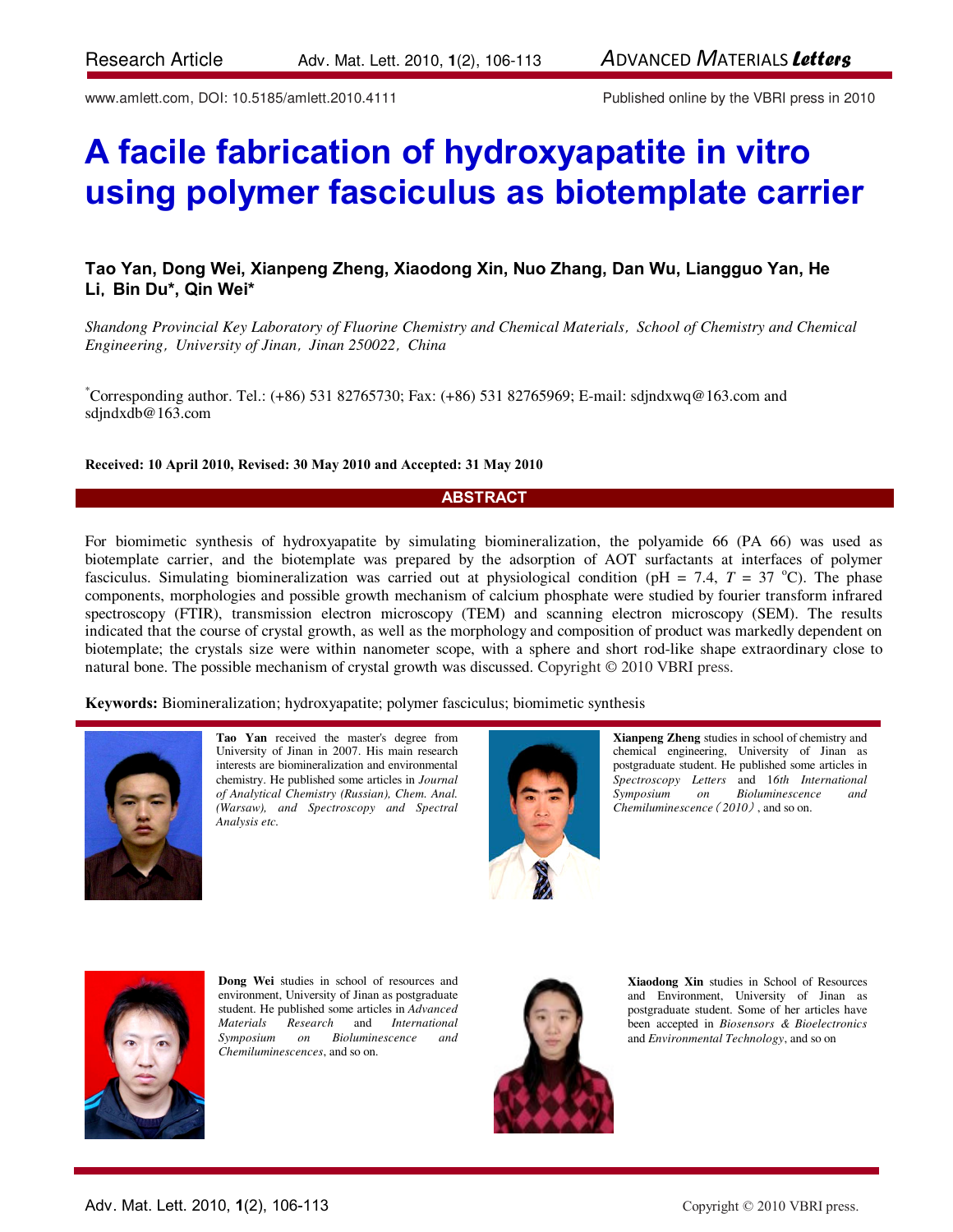Research Article  $\frac{1}{2}$  Adv. Mat. Lett. 2010, **1**(2), 106-113 *ADVANCED MATERIALS Letters* 



**Nuo Zhang** studies in school of chemistry and chemical engineering, University of Jinan as postgraduate student. She has published many articles in *Spectroscopy Letters* and *Spectroscopy and Spectral Analysis*, and so on.



**Dan Wu** received the D.S. degree from Shandong University in 2005. She dedicates to the surfactant and biological macromolecules interaction. And now she also studies the role of surfactant in electrochemical immunosensor.



**Liangguo Yan** received the PhD degree from Chinese Academy of Sciences in 2007. His research interest is environmental chemistry.



**He Li**, Associate Professor, received the Ph.D. degree from Chinese Academy of Sciences, China, in 2004. Since 2009 he has been a Postdoctoral research fellow at University of Wisconsin (USA). His main research interests are biosensor and nanomedicine. He published over thirty articles in *Biomaterials*, *Biosensors & Bioelectronics*, and *Macromolecular Bioscience* etc.



**Bin Du**, a Professor and DSc, doctoral supervisor, has been engaged in analytic chemistry and environmental science research. He has been investigating deeply the composition, property and application of microemulsion.



**Qin Wei**, Professor, received the D.S. degree from Chinese Academy of Sciences. She also received the honorary titles of National Teaching teacher, the national outstanding teacher, Shandong Province Outstanding Young Expert and so on, and has completed the study of twelve projects such as national, provincial science fund and doctoral fund. She published over one hundred articles in Talanta and Biosensors& Bioelectronics etc. In addition, she is a member of the editorial board for several international journals, for instance, Advanced Materials Letters and Spectroscopy and Spectral Analysis.

# **Introduction**

Calcium phosphates have been widely studied for bone replacement, dental defect filling, bone tissue engineering and drug delivery applications due to their exceptional mechanical properties, excellent biocompatibility and bioactivity [1-3]. Hydroxyapatite  $[Ca_{10}(PO_4)_6(OH)_2, HAP]$ was the most stable calcium phosphate salt. Synthetic HAP particles were similar to the inorganic part of human bones and teeth in structure and size and they were especially studied for biomaterials as reinforcement of polymer and coating of metal [**4, 5**]. The preparation of HAP phases could be done by a number of novel methodologies such as solution processes, hydrothermal systems, bio-mimetic systems, sol-gel methods and so on [**2, 6, 7-17**].

 Biomineralization was a natural process in human beings and animals resulting in the formation of bones and teeth. In this process, lots of macromolecules as biotemplate took part in and played an important role in controlling the crystal growth of HAP [**18-20**]. Biomimetic synthesis of HAP was defined as a method in which a biologically active apatite layer was formed on a matrix after immersion in an artificially prepared supersaturated calcium and phosphate solution [**21**]. Moreover, biomineralization was introduced to prepare calcium phosphate during the process. There was a great deal of interest in the study of the solution crystallization pathways of HAP, both from a technological point of view, and from a fundamental perspective aiming at understanding some of the biomineralization processes. It was usually accepted that the precipitation mechanism of HAP followed a nucleation / aggregation / growth sequence of events [**22**].

 Recently, with the rapid development of the research on the nano-size HAP materials, the molecular control of inorganic crystallization by organic substances has received increasing attention and has been a key technology for the fabrication of novel composite materials [**23**]. It was observed that the inorganic crystal nucleation and growth depend on the biotemplate assembled by the organic molecule and the biotemplate instructing effect [**24, 25**]. Some studies showed that the nucleation and growth of HAP crystal could be achieved in many porous and complicated carriers, so the preparation of biotemplate should be considered crucial for the biomimetic synthesis process [**26-28**]. Therefore, it was vital to prepare biotemplate for the simulating of biomineralization process in vitro.

 In the present work, the biotemplate was prepared using inexpensive polymer fasciculus (PA 66) as carrier by the adsorption of surfactant (AOT) on polymer fasciculus. The biomineralization process was simulated in vitro by controlling the physiological condition (pH = 7.4,  $T = 37$ )  $^{\circ}$ C) in order to synthesize HAP nanocomposites. The FTIR spectroscopy was used to analyze the characteristic of biotemplate; the component, morphology of the phase and the possible growth mechanism were studied by means of attenuated total reflection fourier transform infrared spectroscopy (ATR FTIR), scanning electron microscopy (SEM), transmission electron microscopy (TEM),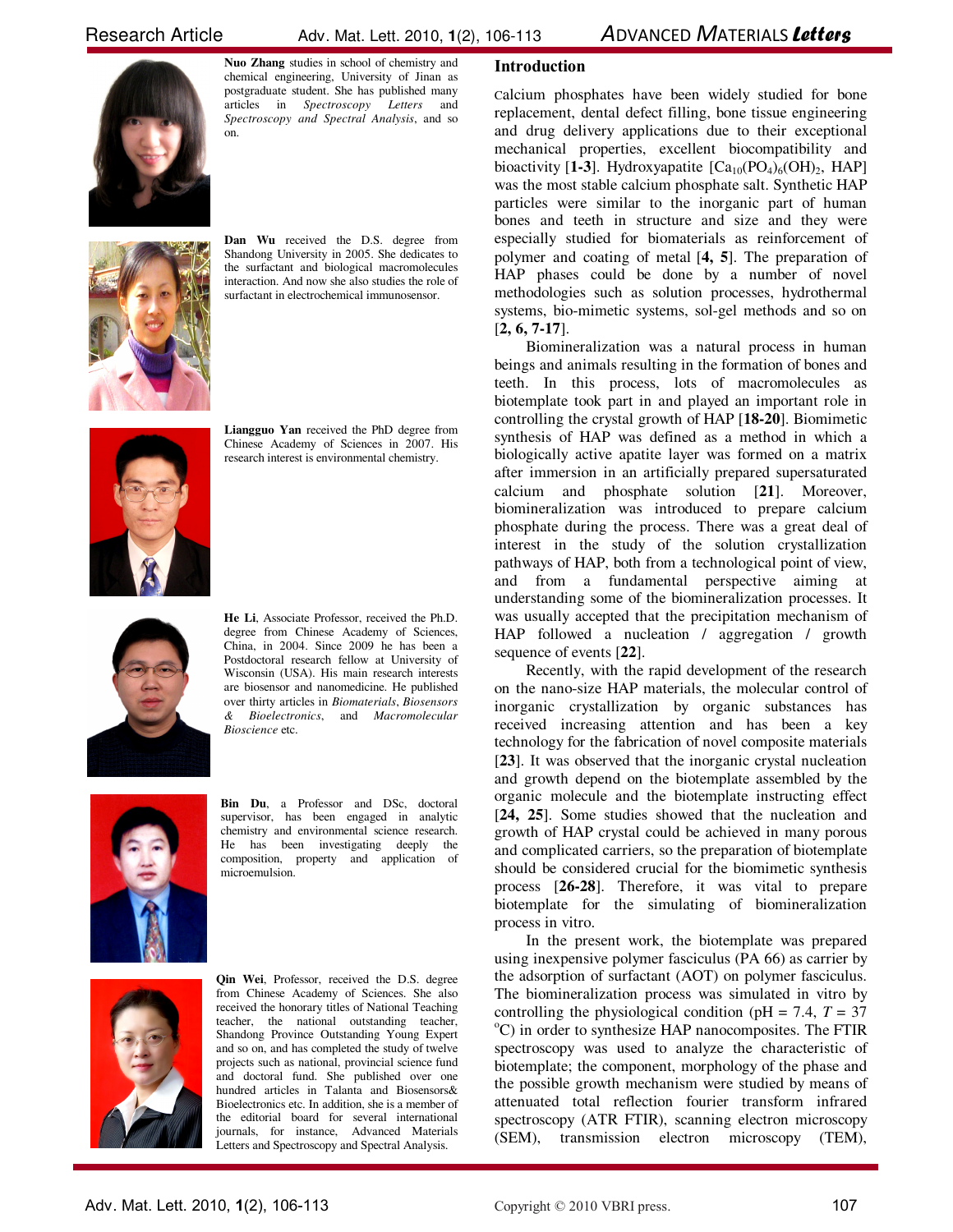thermogravimetric analysis (TGA). The emphasis was placed on the characterization of the resulted crystals.

## **Experimental**

### *Reagents*

The macromolecule polymer fasciculus was Peng Hua Polyamide 66 (PH-PA66), from Jinan Juda Fiber Corporation Ltd. in China. The surfactant di-2-ethyl-1 hexyl sulfosuccinate (AOT) was bought from Fluka (Switzerland). All reagents used were of analytical grade purity (≥99.7%), supplied by Qiguang Chemicals Company of China. Additionally, doubly distilled water was used throughout this experiment.

### *Preparation of biotemplate*

The polymer fasciculus carriers were ultrasonically cleaned in alcohol for 10 min, in acetone for 15 min, and in distilled water for 5 min sequentially to eliminate the chemical additives. After drying in air, the as-pretreated polymer fasciculus was placed in conical flask which contains AOT solution, and the proportion of adsorbate and adsorbent was kept at 200. Then, the conical flask was placed on a platform shaker (WSZ-100A, Shanghai, Yiheng Technology Co. Ltd.) of 120 rpm. The concentration of AOT was determined by spectrophotometry, and the absorbance was measured using Lamda 35 spectrometer (Perkin Elmer, America). The overall experimental setup is shown in **Fig. 1**.



**Fig. 1.** The advanced project of simulating biomineralization, a) AOT-PH-PA66; b) PH-PA66; and c) Blank mineralizing solution.

#### *Preparation of mineralizing solution*

A metastable supersaturated solution was prepared under stirring by mixing the solution of containing Ca and P. 40.0 mL of 0.10 M CaCl<sub>2</sub> stock solution was dissolved in 500 mL volumetric flask, 18.0 mL of 0.10 M  $\text{Na}_2\text{HPO}_4$ and 12.0 mL of 0.05 M  $NaH<sub>2</sub>PO<sub>4</sub>$  were mixed and diluted to 500 mL. Then, the solution containing Ca was added to the solution containing P and the pH was adjusted to 7.4 using 0.05 M KOH solution. Meanwhile, 0.1 mol NaCl was dissolved to increase the stability of the supersaturated solution. The concentration of various ions was shown in **Table 1**.

#### *Simulating biomineralization*

The mineralizing experiment was carried out illustrated as Figure 1. 1.0 g AOT-PH-PA66 (the polymer fasciculus that adsorbed surfactant) and 1.0 g PH-PA66 (the blank polymer fasciculus) were placed in two conical flasks containing 200 mL mineralizing solution, respectively.

Then, the conical flasks were placed in constant temperature incubator shaker (HZQ-F160A, Shanghai, Yiheng Technology Co. Ltd.) at  $37 \text{ °C}$ , controlling the shaking rate of 90 rev./min. The pH values were measured with a numeric acidity meter (PHS-3C, Shanghai REX Instrument Factory).

 After that, the samples were thoroughly washed with 4% NH4C1 and distilled water respectively to eliminate residual  $Ca^{2+}$ , Na<sup>+</sup>, K<sup>+</sup>, etc. and then dried in air. The blank experiment was also performed (given the name group c) to verify the effect of biotemplate in the heterogeneous nucleation of calcium phosphate phases. The process of deposition experiment was operated as described above.

**Table 1.** The initialized concentration of ions in mineralizing solution

| lon             |     | Na    | ີ   | LDC<br><br>◡ | 71  |
|-----------------|-----|-------|-----|--------------|-----|
| Concentration   | 4.V | 104.2 | 108 | 1.0          | U.O |
| $\pmod{L^{-1}}$ |     |       |     |              |     |

#### *Characterizations*

ATR-FTIR spectroscopy: The polymer fasciculus that has adsorbed AOT was characterized via an FTIR microscope (Perkin-Elmer, FTS-165) with ATR appurtenance. Scans were repeated 16 times with a resolution of 8  $cm^{-1}$  and the region was  $4000 - 650$  cm<sup>-1</sup>.

Scanning electron microscopy (SEM): A scanning electron microscope (Hitachi S-2500, 25 kV), equipped with energy dispersive spectroscopy (EDS, LinkISIS-300), was utilized to analyze the morphology, compositions and distribution of mineral on the surface of polymer fasciculus, which were sputtered with gold before observation.

FTIR spectroscopy: The Ca-P deposition was dissolved into alcohol and cleaned with an ultrasonic vibrator for 15 min in order to eliminate residual surfactants. The mineral crystal was separated from solution with centrifuge and dried at room temperature. The calcium phosphate precipitated in blank mineralizing solution also was collected by centrifugation and dried at 50  $^{\circ}$ C for 48 h. FTIR was used to analyze samples using KBr pellet technique.

Transmission electron microscopy (TEM): The Ca-P deposition collected from biotemplate interface was grinded into powder and suspended in absolute alcohol. After 10 min of ultrasonic dispersion, the drops of the suspension were placed on electron microscope copper grids that formvar-coated and carbon-reinforced. After airdrying, the samples were observed under a transmission electron microscopy (JEM - 100CX II) at 200 kV.

X-ray diffraction (XRD): The XRD measurement was performed on an X′pert Pro rotatory diffractometer (PANAlytical) operating at 30 mA and 45 kV using Co Kα as radiation source ( $\lambda = 0.1790$  nm). The data of 20 from 10 to 50 ° were collected at a step size of 0.033 °.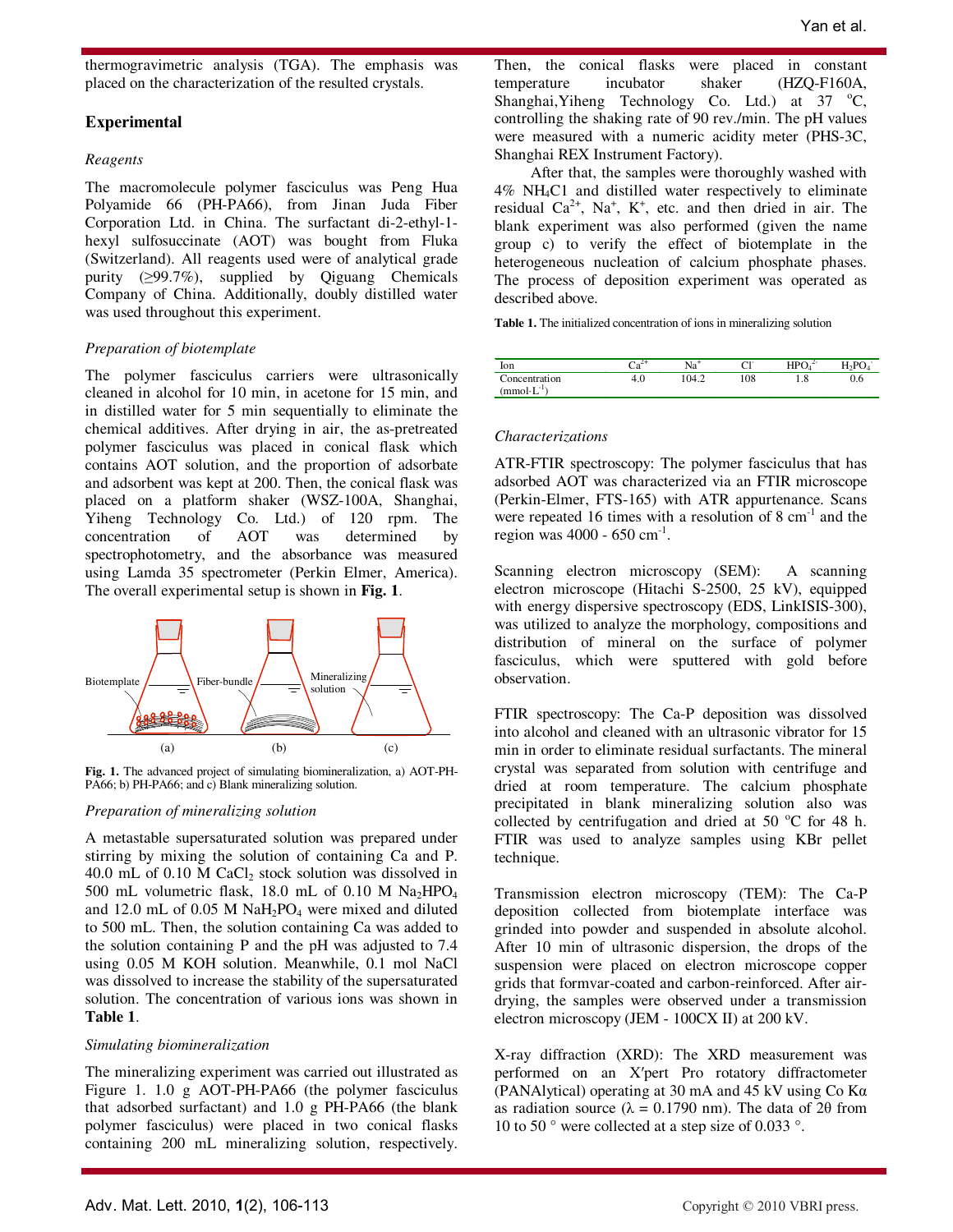Thermogravimetric analysis (TGA): Thermogravimetric analysis was performed in a PerkinElmer Pyris Diamond TG/DTA analyser between 20 and 1100  $^{\circ}$ C in air at a heating rate of 10  $\degree$ C/min.

#### **Results and discussion**

#### *The optimal conditions of biotemplate preparation*

ATR-FTIR analysis: Subtractive infrared spectrum as a novel FTIR technique was applied in the analysis of biotemplate preparation in order to prove the surfactant has been adsorbed on the surface of polymer fasciculus. ATR-FTIR spectra of the polymer fasciculus in **Fig. 2b** that adsorbed AOT surfactant was subtracted from that of the sample prior to adsorption in **Fig. 2a**, the results of which were displayed in **Fig.2c**. The absorption bands at 2922 and  $2850 \text{ cm}^{-1}$  were attributed to the vibration absorption of alkyl. The stretching vibration peaks of – NH– were examined at 3297cm<sup>-1</sup>. The band at 795 cm<sup>-1</sup> was attributed to the stretching mode of C–S. The bands at 1021 and 1097 cm<sup>-1</sup> were ascribed to the symmetric stretching vibration of  $S = O$ ; the bands at 1163 and 1370 cm<sup>-1</sup> corresponded to the characteristic adsorption of -SO<sub>3</sub>. These observations imply that the AOT surfactant (contains  $-SO_3$ ) was adsorbed on the surface of polymer fasciculus.



**Fig. 2.** ATR-FTIR spectrum and subtractive infrared spectrum, a) PH-PA66; b) AOT-PH-PA66; and c) Subtractive infrared spectrum.

Effect of adsorption time: The adsorption capacity and adsorption time curve were shown in **Fig. 3**. It could be seen that the adsorption time has a great effect on the adsorption capacity. When the time was in the range of  $1 \sim$ 7 hours, the concentration of AOT declined obviously, suggesting that the adsorption quantity of AOT on PH-PA66 enhanced clearly. Subsequently, with the increase of time  $(7 \sim 13 \text{ h})$ , the concentration of AOT decreased slowly, and when the adsorption time reached 13 h, the adsorption quantity of AOT on PH-PA66 kept unchanged. Thus, 13 h was chosen as the adsorption time in subsequent experiments.

Adsorption isotherm: According to above procedure, the adsorption time was fixed at 13 h and the proportion of adsorbate and adsorbent was kept at 200, then the adsorption isothermal curve was obtained by varying concentration of AOT solution. The result given in **Fig. 4** showed that the saturated adsorption quantity of AOT on

polymer fasciculus was affected by the initial concentration of adsorbate. The isotherm shows a sharp initial rise, which can be attributed to the driving force of the concentration gradient because an increase of AOT concentration accelerate the diffusion of AOT from the solution onto adsorbent. When the initial concentration of AOT was 0.4  $g\text{-}L^{-1}$ , the adsorption equilibrium can be reached, leading to the maximum saturated adsorption quantity. This value can be kept constant as the initial concentration of AOT was increased to a further degree. Thus,  $0.4 \text{ g} \cdot L^{-1}$  AOT solution was selected as the optimal concentration of adsorbate.



**Fig. 3.** Effect of time on the adsorption of AOT on PH-PA66



**Fig. 4.** Adsorption isotherm of AOT by PH-PA66

#### *Process Monitoring of simulating biomineralization*

The calcium phosphate deposition can be explained with the decrease of the pH value. **Fig. 5** depicts the time dependence on pH values during the mineralizing process. For the mineralizing solution containing polymer fasciculus that adsorbed AOT (**Fig. 5a**), the pH value exhibited a relatively rapid drop because of distinct induction of biotemplate on the nucleation of mineral. Unlikely, for the solution containing blank polymer fasciculus (**Fig. 5b**), the pH value decreased slowly. This is possibly because the declining of activation energy of nucleation due to the increase of the contact area of solid/liquid surface, thus leading to the heterogeneous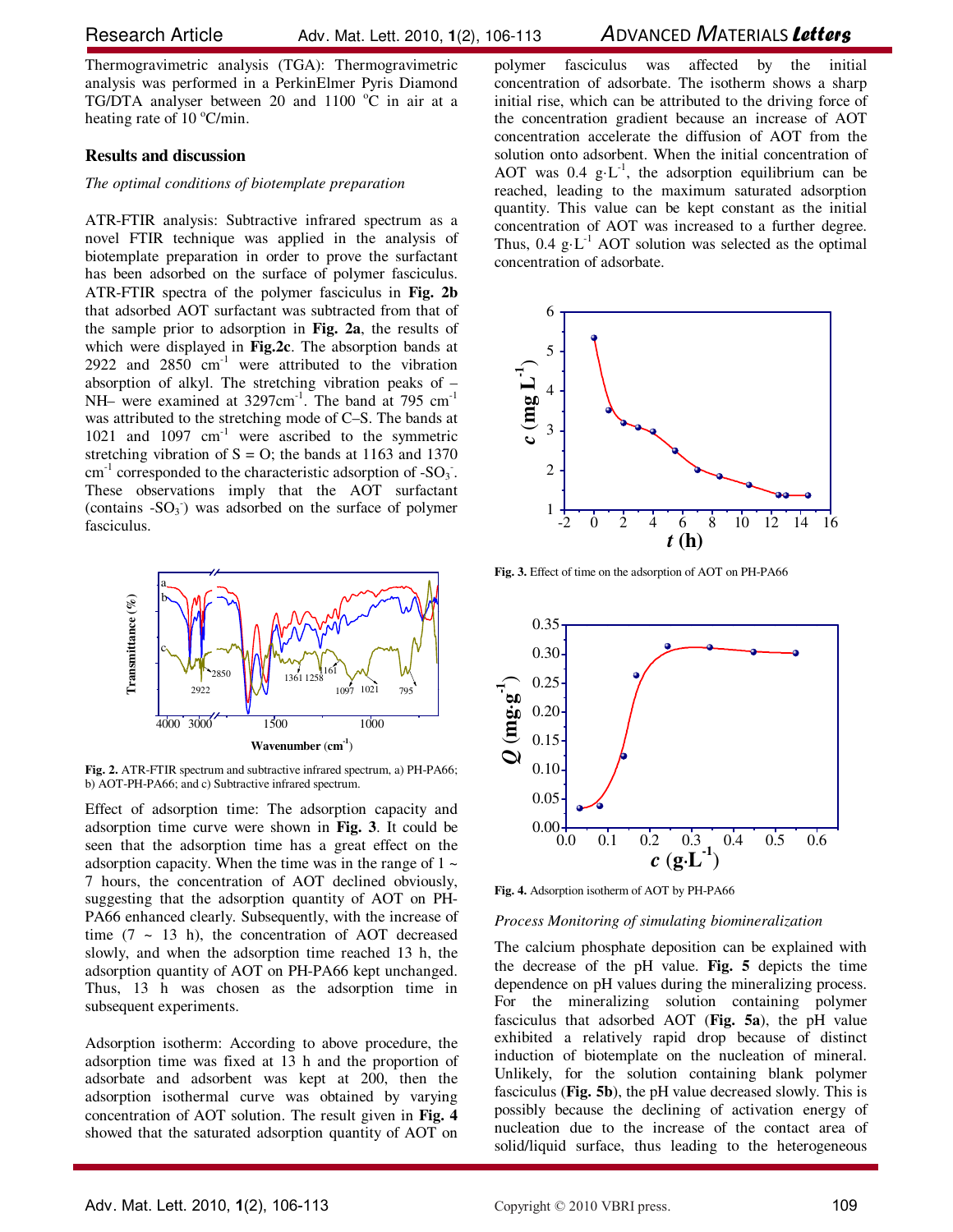nucleation process occurred spontaneously. The deposition did not happen in the solution containing only blank mineralizing solution as control sample (**Fig. 5c**). Some precipitates appeared on the beaker and suspended in the solution, the pH value decreased slightly due to the definite supersaturation and buffer ability of the mineralizing solution. The ionization and hydrolyzation process did not achieve equilibrium when the pH value was 7.4, resulting in the further decrease of pH value of the solution.



**Fig. 5.** Changeable curve of pH with time of different systems, a) AOT-PH-PA66; b) PH-PA66; and c) Blank mineralizing solution.



**Fig. 6.** SEM photograph of samples, a) AOT-PH-PA66, 500 times; b) AOT-PH-PA66, 3000 times; and c) PH-PA66, 500 times.



**Fig. 7.** Energy spectrum of point 1, 2 and 3 in the SEM photograph of b, c.

#### *Characterization of biomineralization products*

SEM and EDS analysis: SEM photographs of the polymer fasciculus soaked in mineralizing solution for 48 h were shown in Figure 6. From **Fig. 6(a)** and **(b)**, it can be seen that the surface of AOT-PH-PA66 polymer fasciculus was covered with white crystals and a compact mineral layer

was formed, which were aggregates of nano-crystallites. In **Fig. 6(c)**, a small quantity of mineral crystal appeared on the surface of blank polymer fasciculus, because the activation energy of heterogeneous nucleation of calcium phosphate phases has been reduced greatly due to definite supersaturation of mineralizing solution.

 For a further investigation on the composition of the mineral products, the EDS were performed on selected samples. The results were shown in **Fig. 7** and **Table 2**. It is suggested that the mineral products were mostly composed of Ca and P elements, and also contained Na and Cl elements (The Na<sup>+</sup> and Cl that adsorbed on the surface of sample were eliminated by cleaning, and the C, N, O elements came from the polymer fasciculus). From element analysis results, it can be seen that the Ca/P ratio of the crystals in group a was in the range of  $1.56 \sim 1.67$ , which is close to the theoretical value of HAP (Ca/P  $\approx$ 1.67). The slightly lower absolute value was possibly due to the  $Ca^{2+}$  defect or the lattice substitution of other ions (such as  $Na^+$ ,  $CO_3^2$ ), resulting from the competitive nucleation behavior of various ions on the surface of biotemplate.

**Table 2.** Element analysis of point 1, 2 and 3 in the SEM photograph of b and c.

|         |         | Group 1 | Group 2 |       |         |       |
|---------|---------|---------|---------|-------|---------|-------|
|         | Point 1 |         | Point 2 |       | Point 3 |       |
| Element | Wt. %   | At. %   | Wt. %   | At. % | Wt. %   | At. % |
| C K     | 41.56   | 51.46   | 52.94   | 64.50 | 77.87   | 82.30 |
| N K     | 14.40   | 15.20   | 15.23   | 15.91 | 1.22    | 1.10  |
| O K     | 28.89   | 26.69   | 12.87   | 12.88 | 20.91   | 16.59 |
| Na K    | 3.29    | 2.12    | 1.41    | 0.90  |         |       |
| PK      | 3.81    | 1.82    | 4.27    | 2.02  |         |       |
| Cl K    | 1.18    | 0.49    | 1.40    | 0.58  |         |       |
| Ca K    | 6.87    | 2.53    | 11.88   | 3.23  |         |       |
| Totals  | 100.00  |         | 100.00  |       | 100.00  |       |
| Ca/P    |         | 1.56    |         | 1.60  |         |       |

FTIR analysis: EDS only told us calcium and phosphorous existed, without the ability to distinguish various calcium phosphates. FTIR was a good tool for structural investigations on the basis of the theory about the vibration origins of diversified chemical bond. As shown in Figure 8(a), FTIR spectrum of the Ca-P deposition in groups a exhibits sharp and well-resolved peaks at  $950~1100$  and  $550~650$  cm<sup>-1</sup> which are the characteristic of a well crystallized apatite phase [**29, 30**]. The peaks at 1032 and 1093cm<sup>-1</sup> were assigned to  $v_3$ stretching of  $PO<sub>4</sub><sup>3</sup>$ , two well-separated peaks at 605 and 563 cm<sup>-1</sup> both assigned to  $v_4$  mode of PO<sub>4</sub><sup>3</sup> and the peaks at 955 and 463 cm<sup>-1</sup> assigned to  $v_1$  stretching and  $v_2$ bending modes of  $PO<sub>4</sub><sup>3</sup>$ , respectively [31]. The peaks at  $1400 \sim 1600 \text{ cm}^{-1}$  and  $860 \sim 880 \text{ cm}^{-1}$  were assigned to the  $CO<sub>3</sub><sup>2</sup>$  ions in the apatite lattice. These observations can be attributed to the partial substitution of  $PO_4^3$  sites by  $CO_3^3$ groups in crystal structure [**32, 33**]. The broad bands at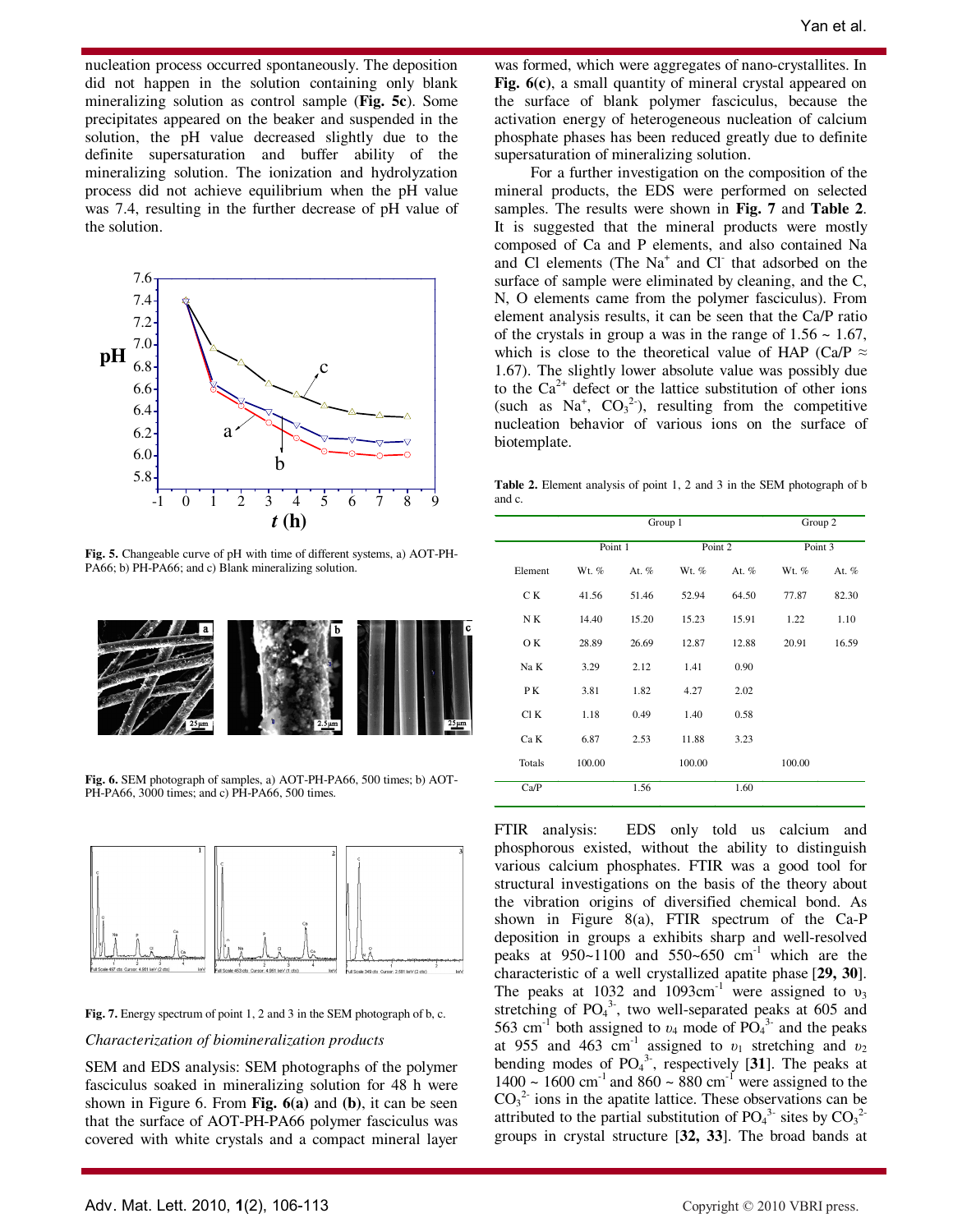$3400 \text{ cm}^{-1}$  and  $1638 \text{ cm}^{-1}$  were attributed to hygroscopic moisture and O-H stretching vibration of crystals. As a conclusion from above results, the mineral crystals were carbonate-containing hydroxyapatite and the chemical compositions were similar to bone apatite.

 Comparing **Fig. 8(a)** with **Fig. 8(b)**, it can be observed that there is no obvious difference between absorption bands of Ca-P deposition in group b and that of the sample in group a. However, the  $CO_3^2$  peaks were more obvious in **Fig. 8(a)**, so the carbonate content appears to be higher in group a. In addition, the  $H_2O$  peak at  $3400 \text{ cm}^{-1}$  of spectra (a) was more obvious than that of spectra (b), implying the higher crystallinity of the sample in group a.



**Fig. 8.** FTIR spectra of three systems, a) AOT-PH-PA66-HAP, the deposition of biotemplate at 48 h; b) PH-PA66-HAP, the deposition of blank polymer fasciculus at 48 h; and c) Blank mineralizing solution, the precipitate of blank mineralizing solution at 48 h.



**Fig. 9.** TEM photographs of samples before and after pre-calcification process a) AOT-PH-PA66; b) PH-PA66; and c) Blank mineralizing solution.

The Ca-P precipitates in blank mineralizing solution (group c) were used as contrasts, seen in **Fig. 8(c)**. From the band-splitting at  $1030 \sim 1100 \text{ cm}^{-1}$ , it can be immediately observed that the crystallinity of sample (a) and (b) were higher than that of sample (c). The wide and weakened absorption band was composed of the absorption shoulder at 1032 cm<sup>-1</sup> and the unconspicuous  $PO_4^3$  peak at 955 cm<sup>-1</sup>, the latter one was the symbol of  $PO<sub>4</sub><sup>3</sup>$  existing in amorphous calcium phosphate. Moreover, the  $H_2O$  peaks in sample (c) were more obvious than those in sample (a) and (b). This indicates that the products collected from blank mineralizing solution were amorphous calcium phosphate (ACP).

TEM analysis: TEM and the selected area electron diffraction (ED) patterns of sample (a), (b) and (c) were shown in **Fig. 9**. The size and morphology of the assynthesized products were similar between group 1 and group 2, the products assumed needle-like whiskers or ribbon-like and elongated crystals growing along the *c*axis orientation preferentially with the average diameter of under 100 nm in length. The shape and size of this sample was comparable with the bone apatite producing by physiological biomineralization.

 The Electron diffraction (ED) patterns of three systems in **Fig. 9(a)** and **(b)** indicated that the products were polycrystalline crystals with different crystallinity. This is similar with the characterization results of EDS (the Ca/P between 1.56 and 1.67). Additionally, at the early age of the mineralization process, the ACP (amorphous calcium phosphate) and OCP (octacalcium phosphate) appeared as the precursors of the samples containing Ca and P, which were accumulated on surface microzone of biotemplate. Then, the referred precursors would be transformed into HAP with the extension of time. The possible reason is that the crystallization kinetics predominate in the mineralization process initially and ultimately the thermodynamic enthalpy.

 A little amount of deposition was collected from blank mineralizing solution, the TEM and ED patterns of which are illustrated in **Fig. 9(c)**. The shape of the compound was close to a sphere. Moreover, the crystallinity of this compound was poor and the characteristic of crystal growth was undefined. It could be interpreted that the blank mineralizing solution itself could not accelerate the crystal nucleation. This result correlates well with that of FTIR analysis.



**Fig. 10.** XRD patterns of HAP crystals of the sample of group a (AOT-PH-PA66).

XRD analysis: The XRD patterns of sample (a) are shown in **Fig. 10**. It can be seen that characteristic peaks of HAP were observed for the sample. However, by comparing the diffraction data with that in JCPDS database, it can be found that stronger intensity of the corresponding peaks was obtained. Additionally, the typical diffraction peaks at 25.8º, 31.6º and 32.2º were attributed to (002), (211) and (112) crystal planes of HAP phase. This is also different from the assignment according to the standard database, in which the peaks at 31.8º, 32.2º and 32.9º are the characteristic ones of the (211), (112) and (300) crystal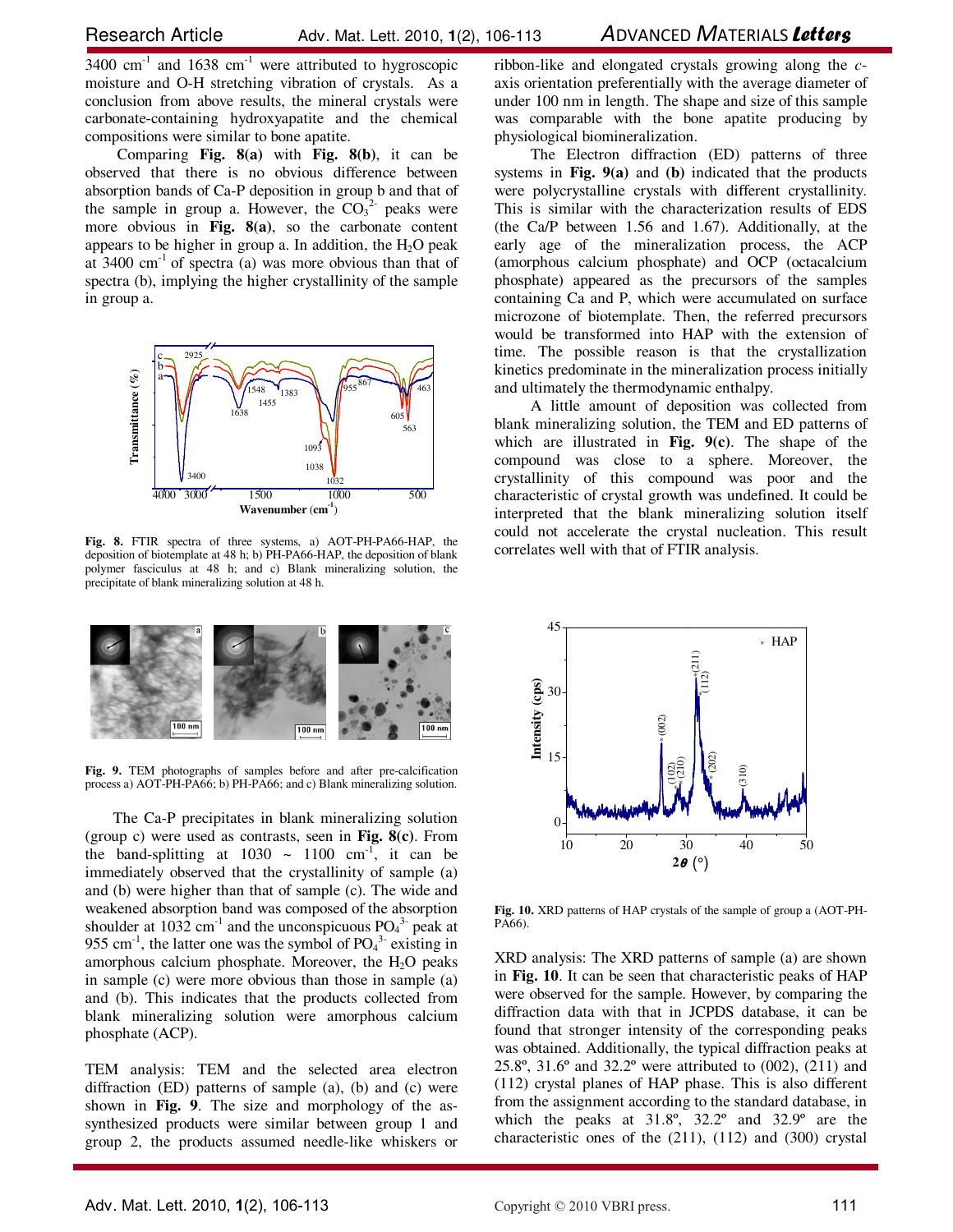planes of HAP phase. The possible reason is that preferred orientation occurs for the growth of HAP crystal on the surface of polymer fasciculus. Herein, the referred HAP is a columnar or needlelike crystal with hexagon crosssection and *c*-axis is the column axis. Moreover, the size of the HAP crystallite which grows along the *c*-axis was calculated from the line broadening of the *d<sup>002</sup>* reflection using Scherrer Equation. 47.2 nm was obtained and this correlates well with the TEM results.

Thermogravimetric analysis (TGA): The profiles of the weight of samples versus different temperatures were determined by thermogravimetric analysis (see **Fig. 11**). It can be seen that three weight loss stages appeared for all the samples. The first stage starts from room temperature to 200  $^{\circ}$ C, which was assigned to the evaporation of adsorbing water in mineral salts; the second stage from 200 $^{\circ}$ C to 500 $^{\circ}$ C was ascribed to the decomposition of residue organic matter; the last stage from  $550\,^{\circ}\text{C}$  to  $1100$  $^{\circ}$ C was attributed to the decomposition of CO<sub>3</sub><sup>2</sup>. It could be seen that the  $CO<sub>3</sub><sup>2</sup>$  content was 5.3 %, 3.6 % and 13.8 % in three compounds, respectively. Among them, the value of 5.3 % for AOT-PH-PA66 is similar with that in bone apatite, which is reported to be  $5.0 \sim 8.0 \%$  according to earlier research.



**Fig. 11.** TG curves of samples, a) AOT-PH-PA66; b) PH-PA66; and c) Blank .

#### *Discussion of biomineralization mechanism*

 Mann has put forward Boundary-Organized-Biomineralization conception that the biomineralization process was influenced by various factors and the formation of biomineral was due to the synergistic effects of these factors [**34**]. The experimentation in vitro indicated that the formation of apatite-mineral started from the process that the positive ion enriched on electronegative groups of corresponding biomacromolecules [35]. The concentration of  $Ca^{2+}$  in surface microzone was independent of bulk concentration. It means that the  $Ca^{2+}$  was accumulated in the microzone, the ion concentration was relative and non-stoichiometric in surface microzone. In this experiment, the polar groups of surfactant that face water phase constituted the adsorption layer or surface micellization. Owing to the

excellent inducement ability of hydrophilic groups, positive ions  $(Ca^{2+}, K^+, Na^+, etc.)$  ions would be preferentially concentrated in template surface microzone as a bridge, promoting the accumulation of electronegative groups such as  $HPO<sub>4</sub><sup>2</sup>$ ,  $PO<sub>4</sub><sup>3</sup>$  and OH by electric charge interaction. In surface microzone of the template, crystal nucleus appeared when the ion concentration exceeded the critical saturation value of mineral crystal. Once the mineral crystal nucleus was formed, the tendency of the process would be the growth of crystal nucleus rather than the formation of new crystal nucleus.

 At the beginning, crystal nucleus was stochastic oriented and collided with each other in virtue of Brownian motion. Thus the mineral particulate can get over the repulsive force and then congregated together, leading to the obvious decrease of surface area and surface free energy. That is to say, as a result of the Brownian motion and the short range intermolecular force, the adjacency particulates wobbled slightly until the surface free energy was the lowest. Simultaneously, these particulates accumulated according to the identical crystallization orientation and the mineral crystal was finally formed.



**Fig. 12.** Sketch of accumulation of  $Ca^{2+}$  on the surface of the template



Fig. 13. Sketch of chemical bond between Ca<sup>2+</sup> and AOT.

There are two functions of  $Ca^{2+}$  as a bridge: Firstly, owing to the ionization of appendiculate surfactant molecule and the ion-exchange effects, the positive groups of surfactant molecule can be substituted by  $Ca^{2+}$ . It can be used as a complex ion, taking part in the complexation process with polar groups of surfactant molecule. Secondly,  $Ca^{2+}$  provided a nucleation site for the mineral crystal, during the process of biomineralization, more and more  $PO_4^3$ , OH anions were accumulated to the template